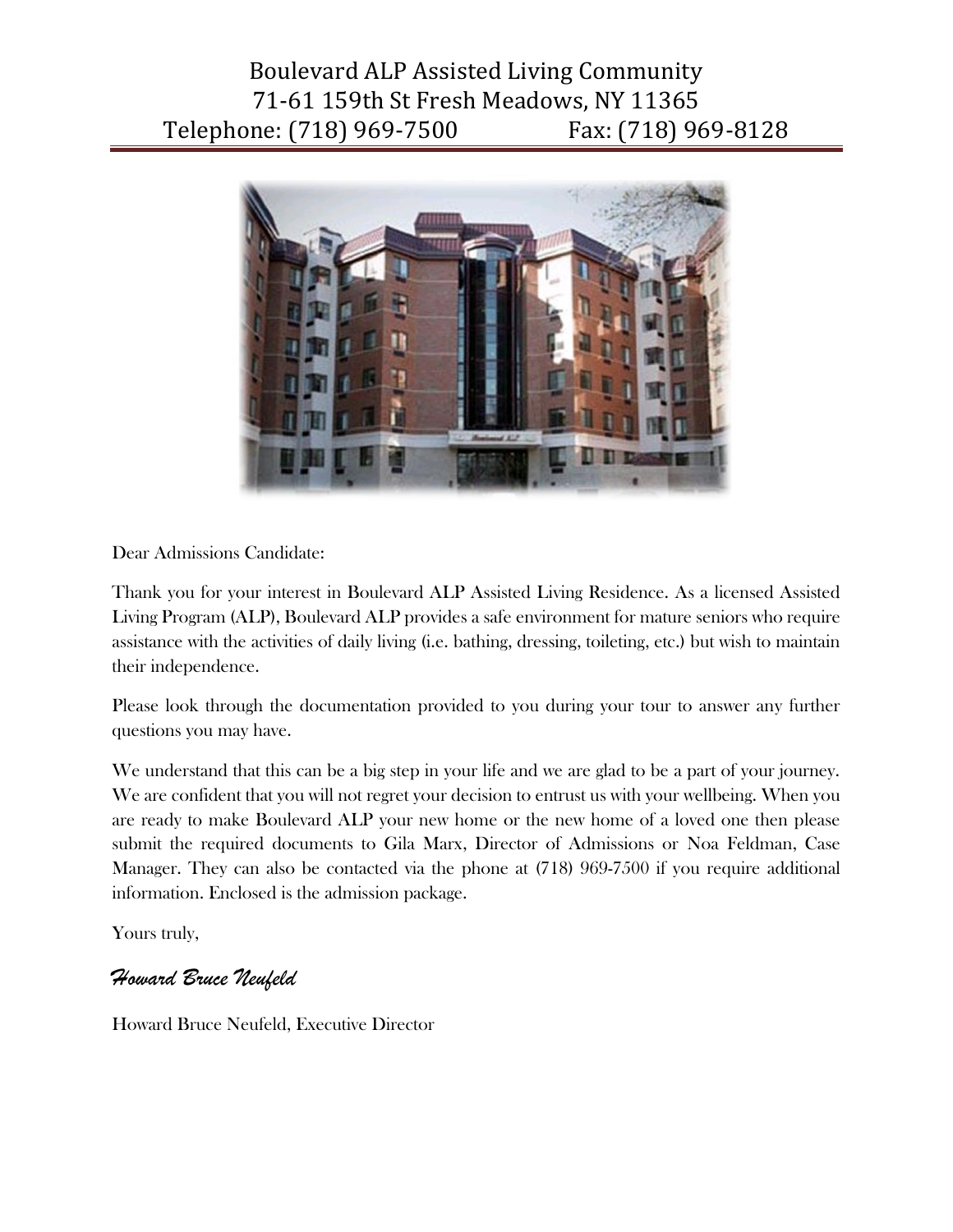

### ADMISSION CHECKLIST

All admission candidates must provide Boulevard ALP residence with the following documents requested below. Please note that the application will not be processed unless all mandatory documents are attached upon receipt.

The following forms must be summited:

- $\checkmark$  Application for Admission
- $\checkmark$  Financial Questionnaire with documents
- $\checkmark$  The most current month of banking and financial statements including checking, saving, money market, CDs, life insurance, and annuities.
- $\checkmark$  Copies of all current income including: Social Security or active SSI benefits award letter, pension verification letters, or copies of current income checks.
- $\checkmark$  Copies of current Medicare, Medicaid, health insurance, and/or prescription insurance card
- $\checkmark$  Verification of Citizenship or permanent legal residence in the U.S.A. including a copy of one of the following: Birth Certificate, Naturalization Certificate, or current U.S. Passport.
- $\checkmark$  Medical Evaluation, Mental Health Evaluation and PPD form completed by a licensed physician within the last 30 days prior to move in. Please note that a psychiatric evaluation may be requested in addition to the Mental Health Evaluation
	- $\checkmark$  Please note that all sections of the Medical Evaluation form must be completed
	- $\checkmark$  Your doctor must complete every section in the medical evaluation form and provide a clear description of the assistance you will need with activities of daily living such as eating, transferring, dressing, grooming, housekeeping, incontinence care and medication management. Your doctor must print his/her name, address, and telephone number on the Medical Evaluation form.

 $\checkmark$  Please include a most recent picture of the applicant

## Boulevard ALP at a Glance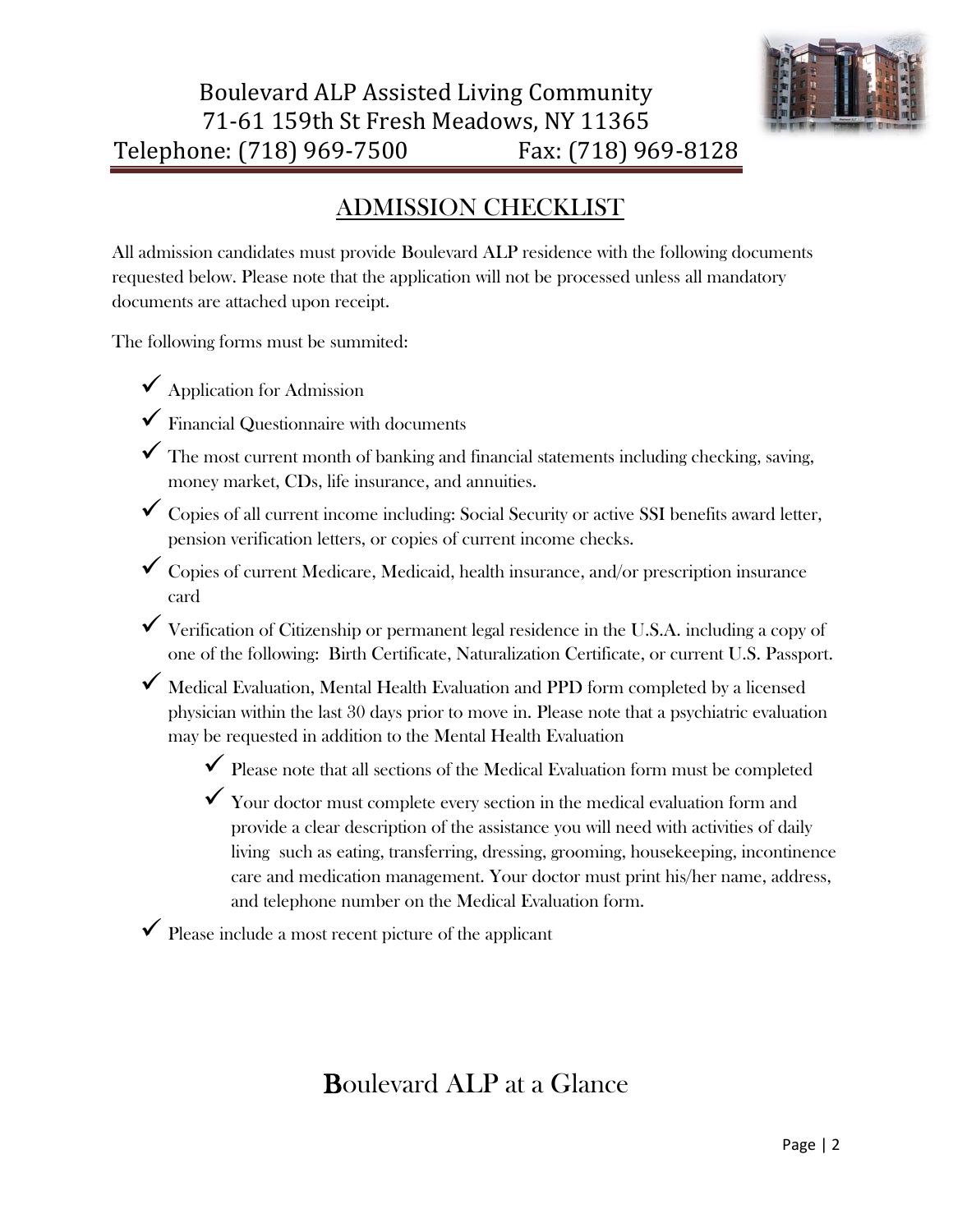

## Boulevard ALP Assisted Living Community 71-61 159th St Fresh Meadows, NY 11365 Telephone: (718) 969-7500 Fax: (718) 969-8128

- Private Studio Apartments, One Bedrooms, and Two Bedrooms
- Use of all Common Areas such as, Our Country Kitchen, and Conservatory
- Prayers Services on the Premises Observing All Religions
- Restaurant-Style Service of Three (3) Delicious, Healthful Meals a Day
- ❖ Supervised by the Vaad Harabonim of Queens
- All Utilities Included (excluding phone)
- 24- hours Emergency Response Security System
- Activities Center and Crafts Room with Daily Activities
- Social, Educational, Recreational, Religious and Cultural Programs
- Scheduled Transportation for Activities/ Outings
- Maintenance of the Building Outdoor Area
- Library and Music Rooms
- Concierge Service
- Quality Furnishings
- Elegant Dining Room
- Private Dining Available for Family/ Guests
- Media/ TV Lounge Room Areas
- Wall to Wall Carpeting
- **❖** Trash Removal
- Weekly Linen and Towel Service
- ❖ Housekeeping
- Personal Attention by Designated Case Managers
- Physician on Premises
- ❖ Communication with Resident's Personal Physician
- Medication Director Oversees Assistance with Medication Management
- ❖ Scheduling and Reminding of Medical Appointments
- Fireproof Construction with Sprinkler System Throughout the Residence
- General Resident Monitoring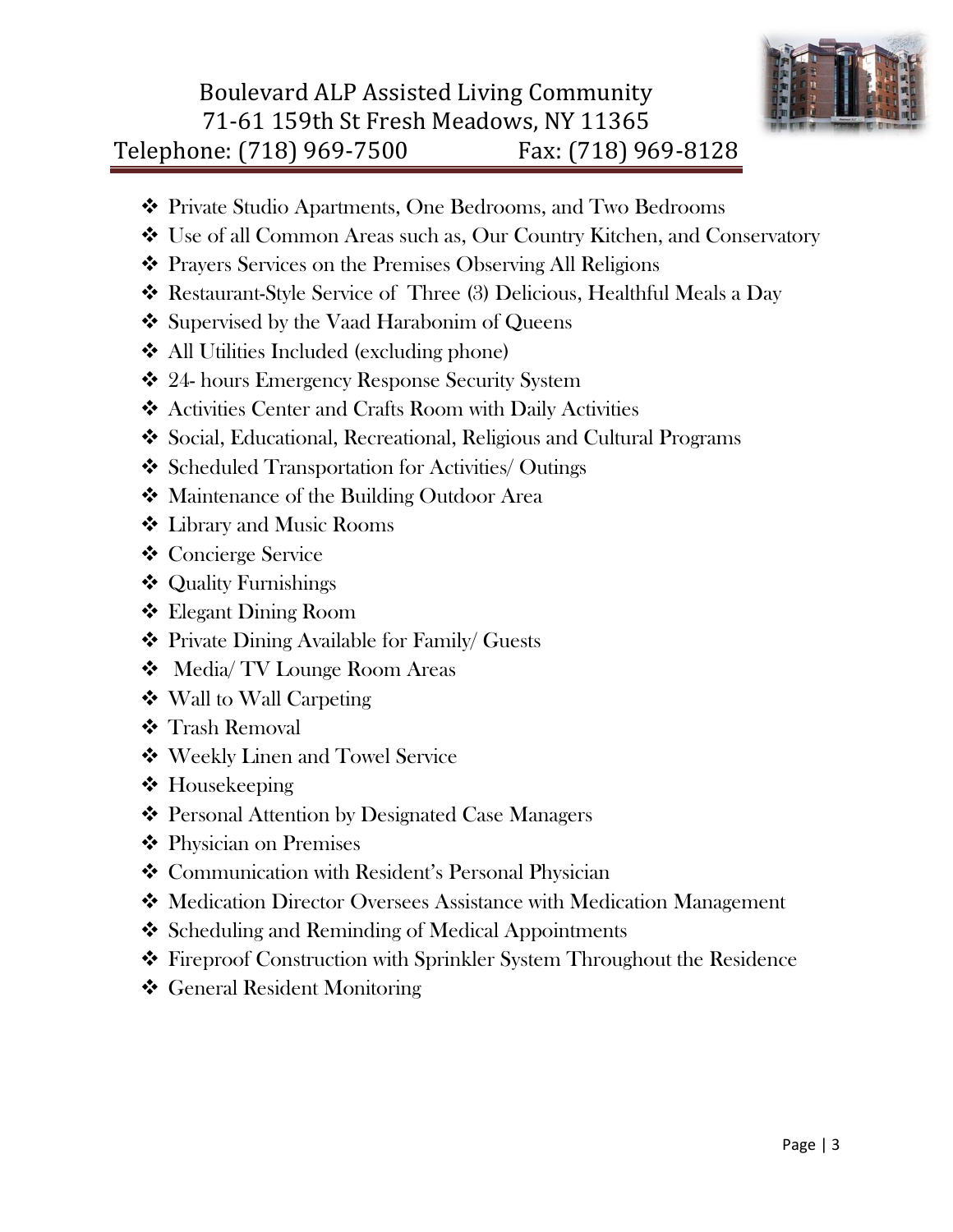

# Boulevard ALP Assisted Living Community 71-61 159th St Fresh Meadows, NY 11365 Telephone: (718) 969-7500 Fax: (718) 969-8128

Due to the nature of our facility, we can accept only the following diet orders for residents.

- 1. Regular: No Restrictions
- 2. No Concentrated Sweets
- 3. No Added Salt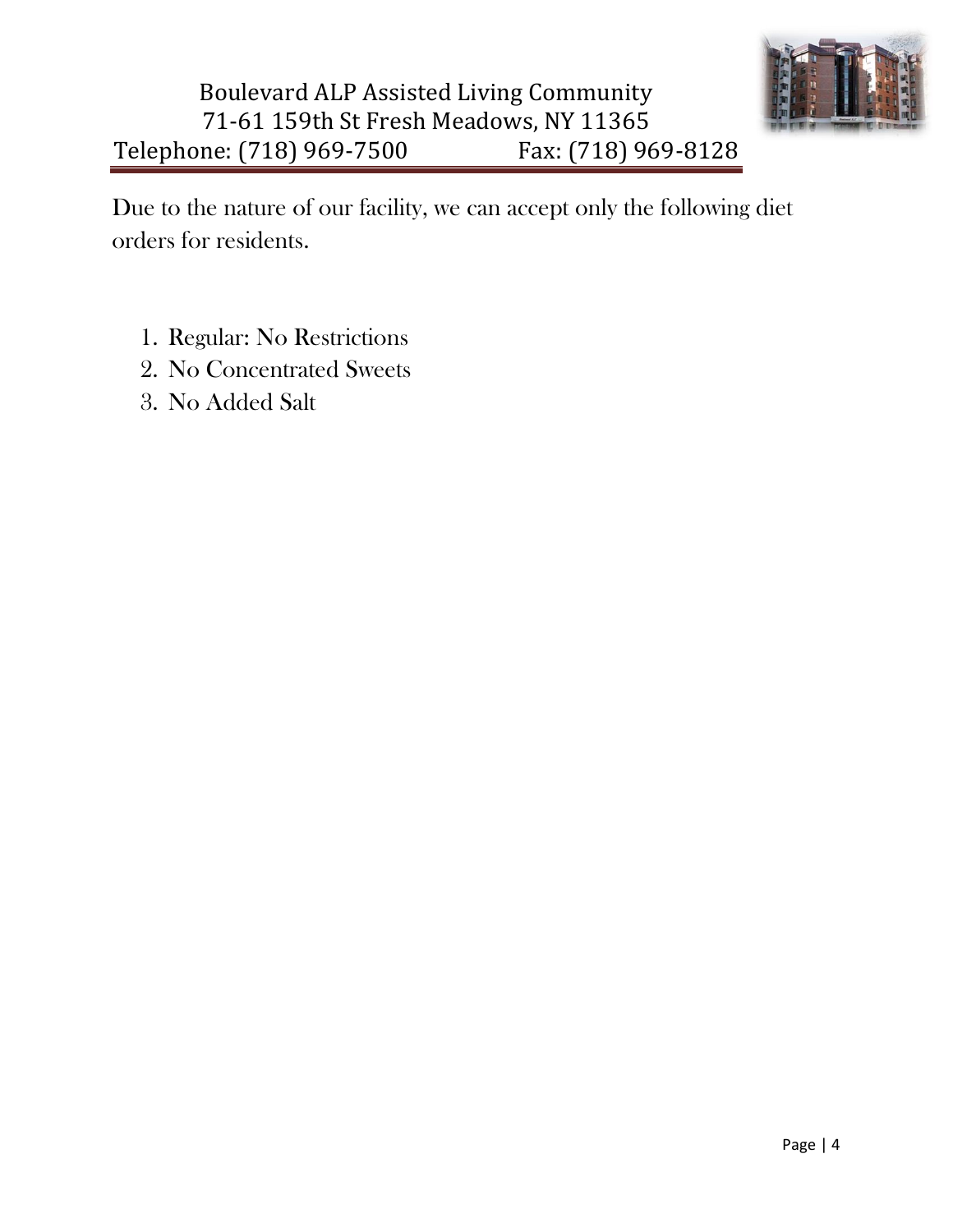

# **Price List**

# SELF-PAY OPTION

Community Fee: \$5000.00 (One Time Fee)

Studio  $$4800.00$  per month

One bedroom \$5200.00 per month

Two Bedrooms (For Couples) \$8000.00 per month

| <b>Additional Amenities</b> |                               |
|-----------------------------|-------------------------------|
| <b>Emergency Pendant</b>    | \$200 One Time Fee            |
| Telephone                   | \$25 a Month Local Calls only |
| <b>Monthly Parking</b>      | \$125 a Month                 |

Admission Frequently Asked Questions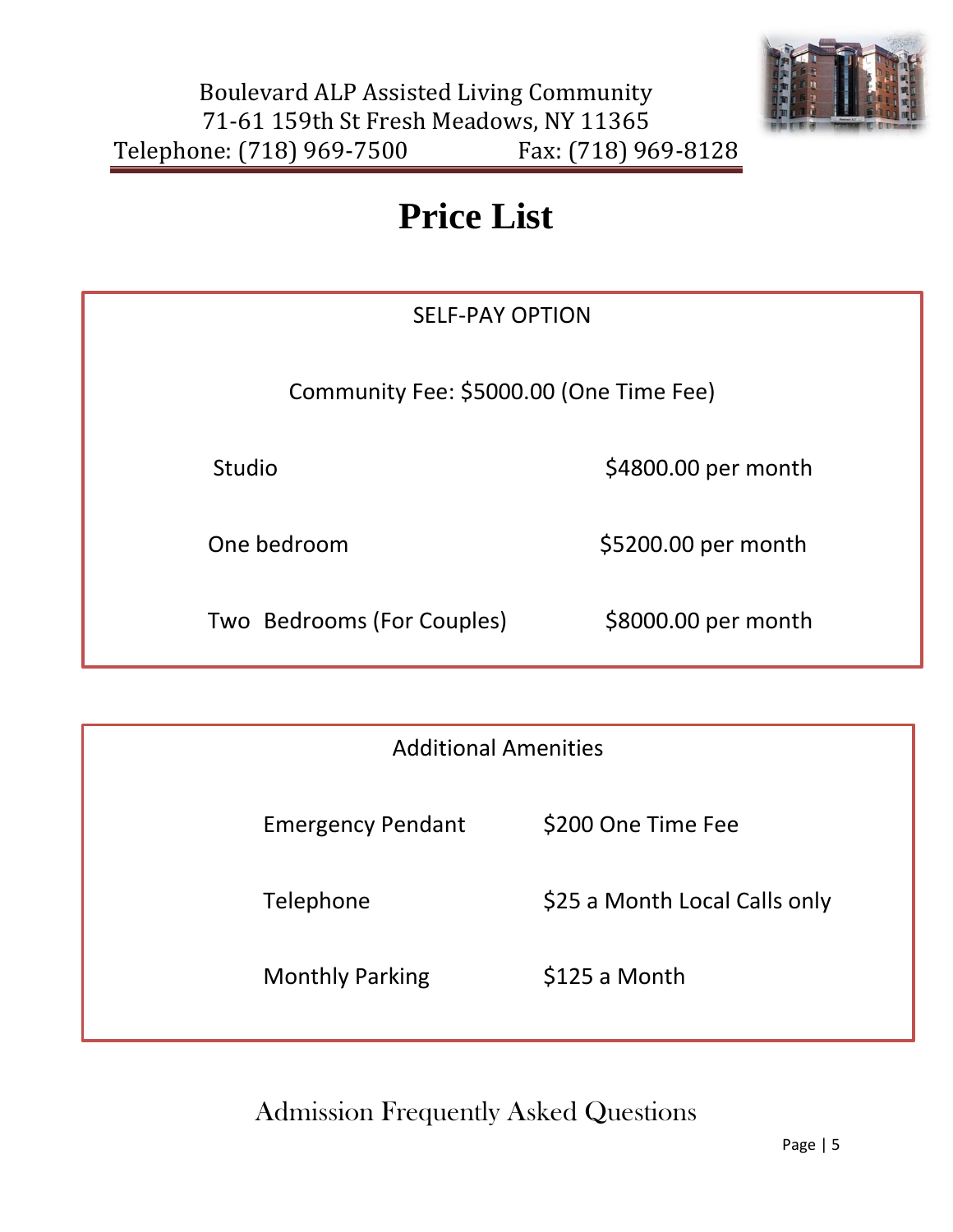

- WHAT IS BOULEVARD ALP?
	- o Boulevard ALP is an Assisted Living Program (ALP), Enriched Housing, and Independent living program approved by the New York State Department of Health. Boulevard ALP will enable seniors who require some home care services, medical attention and assistance with daily activities to continue living independently in their apartments within the warmth and security of a community environment.

### HOW MANY APARTMENTS ARE THERE AT BOULEVARD ALP?

o There are 204 apartments at Boulevard ALP. We have studios, one bedroom and two bedrooms available. Our capacity is 239 residents.

### WHAT IS REQUIRED TO BE CONSIDERED FOR ADMISSION TO BOULEVARD ALP?

- o Must be age 65 or older.
- o Must exhibit need for assistance with Activities of Daily Living (ADL) such as bathing, dressing, grooming, etc.
- o Must be self-directing and able to take action sufficient to assure selfpreservation in an emergency.
- o Voluntarily choose to participate in an Assisted Living Program after provided with sufficient information to make an informed choice.
- o Submit a completed medical evaluation signed by a physician conducted no more than 30 days prior to date of admission.
- o Applicants must attend a pre-assessment screening with Boulevard ALP Admissions Committee where a nursing assessment and an assessment of the individual's social and functional needs are considered. An assessment of the ability of the program to meet those needs will be conducted.
- o Submit a mental health evaluation if the applicant has a known history of chronic mental disability or if medical evaluation or interview or any assessment suggests that such a disability exists.
- o Complete and submit the application for admission provided by the residence. Supporting documentation is also needed per the application packet.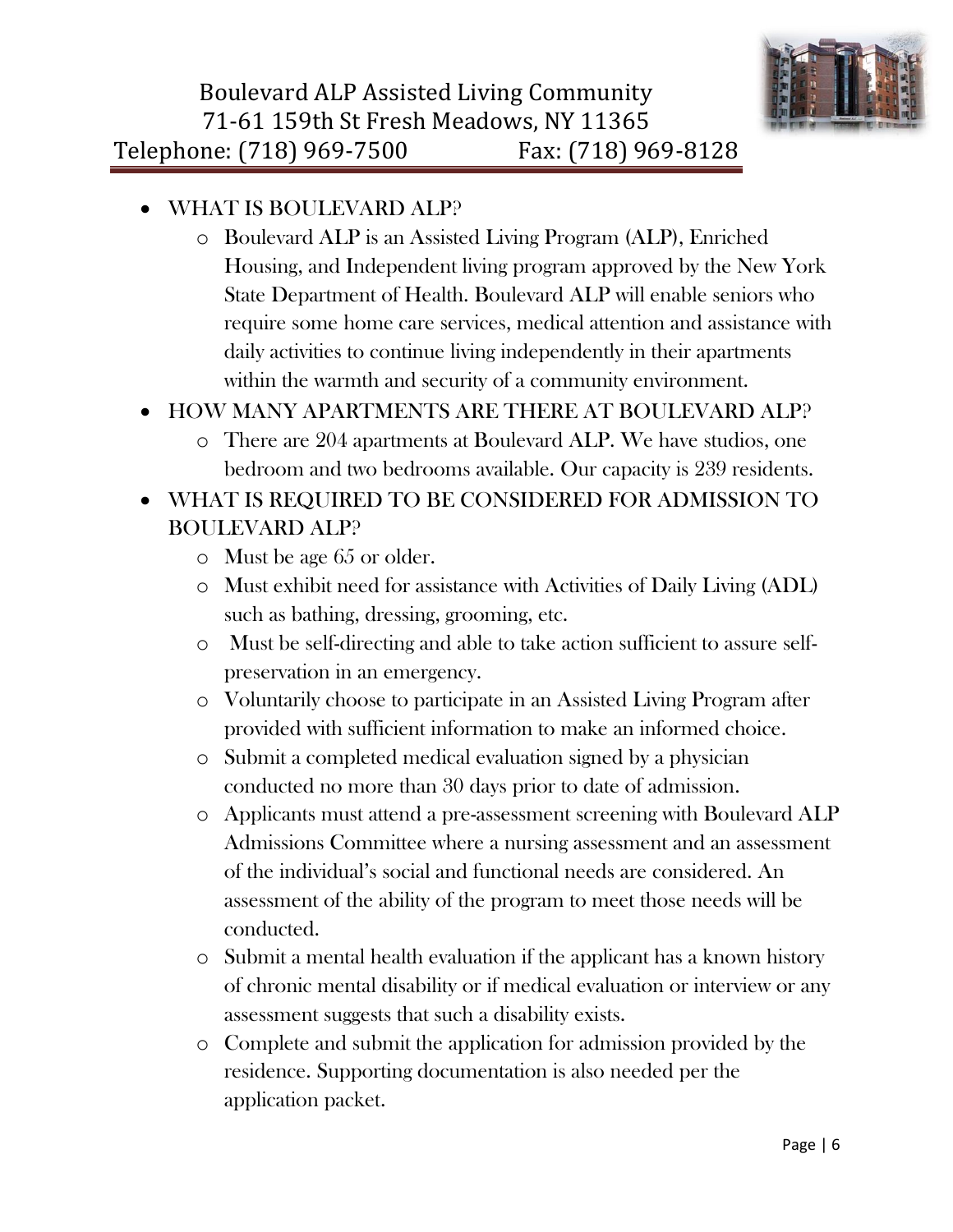

- IT IS DIFFICULT FOR ME TO GET TO BOULEVARD ALP. DO I HAVE TO APPEAR IN PERSON IN PERSON FOR THE PRE-SCREEN INTERVIEW?
	- o Yes, all applicants must come to Boulevard ALP for an in-person interview to be assessed for admission eligibility.
- DO YOU STILL NEED ALL THE SUPPORTING DOCUMENTS EVEN IF IM COMING INTO BOULEVARD ALP AS A SELF-PAY RESIDENT?
	- o Yes. The documentation is applicable to both Medicaid and Self-Pay residents.
- CAN BOULEVARD ALP ACCEPT A RESIDENT WITH DEMENTIA?
	- o Boulevard ALP can accept residents with mild dementia; however, there is no designated dementia program or unit at Boulevard ALP. A resident can remain at Boulevard ALP for as long as he or she is able to remain self-directing and is not in need of constant supervision. Our main concern is that the resident is not a safety risk to him or herself.
- I AM CONFINED TO A WHEELCHAIR. CAN I STILL LIVE AT BOULEVARD ALP?
	- o Unfortunately, Boulevard ALP is unable to accept residents who are chronically in a wheelchair and chronically require the assistance of another person to transfer or ambulate.
- WHEN CAN I MOVE FURNITURE INTO BOULEVARD ALP?
	- o Our apartments come fully furnished however if more furniture is desired, it can be moved into the facility on the day of admission during regular business hours (Mon- Fri 9am- 5pm) only. During these hours the Superintendent is available to supervise the move in such a way to minimize the impact to other residents. There are no moves permitted between 12pm and 1pm.
- CAN A PERSON WITH INCONTINENCE LIVE AT BOULEVARD ALP?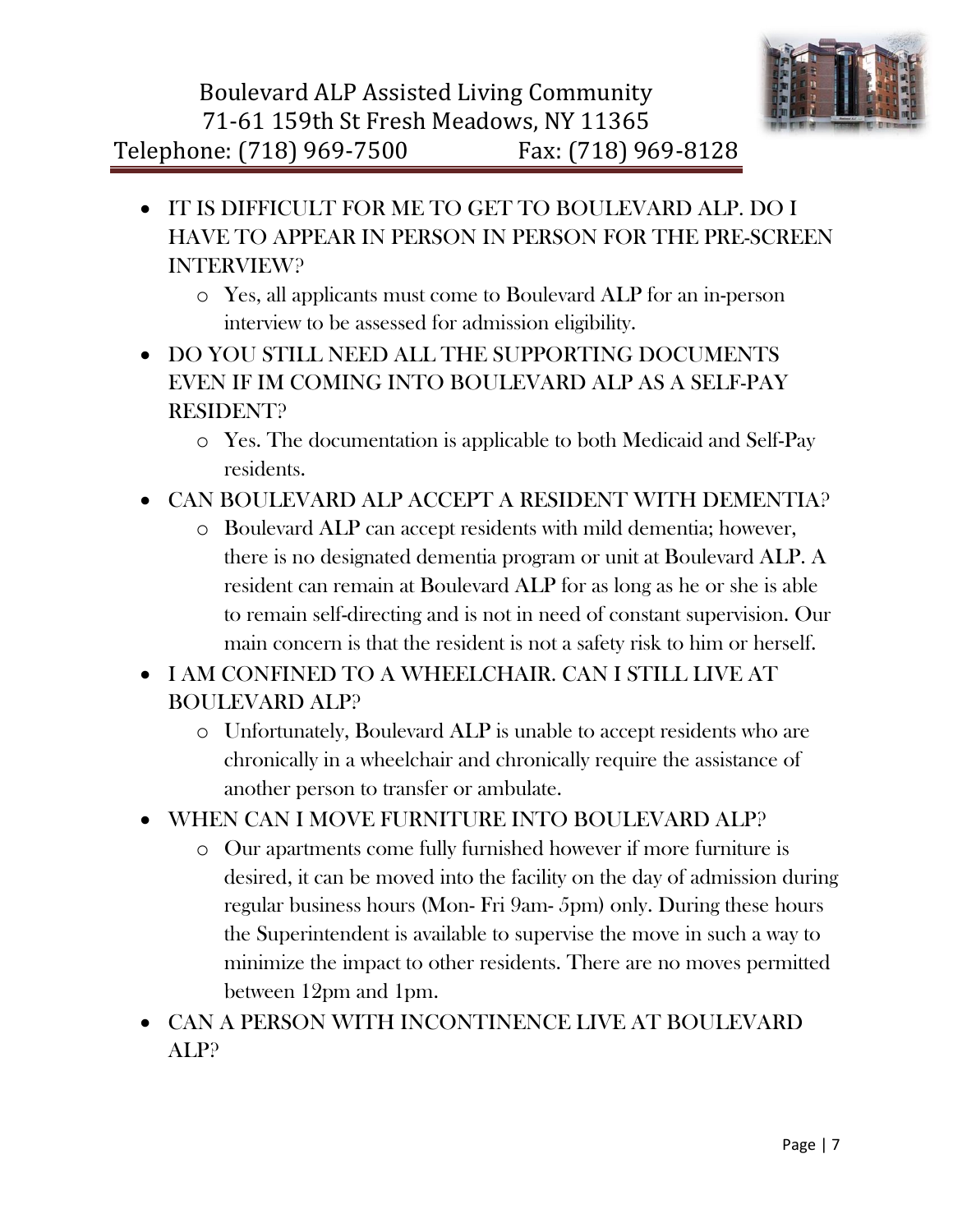- o If the incontinence is managed then a person may be eligible for residency at Boulevard ALP. A person with chronic unmanaged incontinence is not eligible for residency at Boulevard ALP.
- WHAT SORT OF SUPERVISION IS PROVIDED AT BOULEVARD ALP?
	- o Our staff has been delivering health care services for over 30 years. Home Health Aides (HHA) periodically check on residents throughout the day and overnight to ensure the safety and care of the residents. There is s concierge service 7 days a week 24 hours a day.
- WHAT HAPPENS IF MY MEDICAL CONDITION CHANGES AND I NEED MORE ASSISTANCE?
	- o If a resident's condition changes such that he or she requires constant medical attention and/or supervision then Boulevard ALP Case Manager would work with the resident and family to locate a facility that is better able to meet the needs of the resident.
- CAN A RESIDENT LEAVE BOULEVARD ALP FACILITY?
	- o Boulevard ALP has an open-door policy that permits residents to leave the facility at will.
	- o The only requirement is that the resident informs the concierge where he or she is going and the approximate time of return. All residents leaving the facility are provided with an identification card in the event of an emergency. All residents must return to the facility by 11pm.
- CAN I GO ON VACATION FROM BOULEVARD ALP?
	- o Medicaid limits the number of reimbursable overnight leaves of absences a resident can take away from Boulevard ALP to no more than 10 overnight visits a year taken no more than 2 nights at a time.
- IS SMOKING PERMITTED AT BOULEVARD ALP?
	- o Boulevard ALP is a SMOKE-FREE facility. All smoking must be done outside of the building.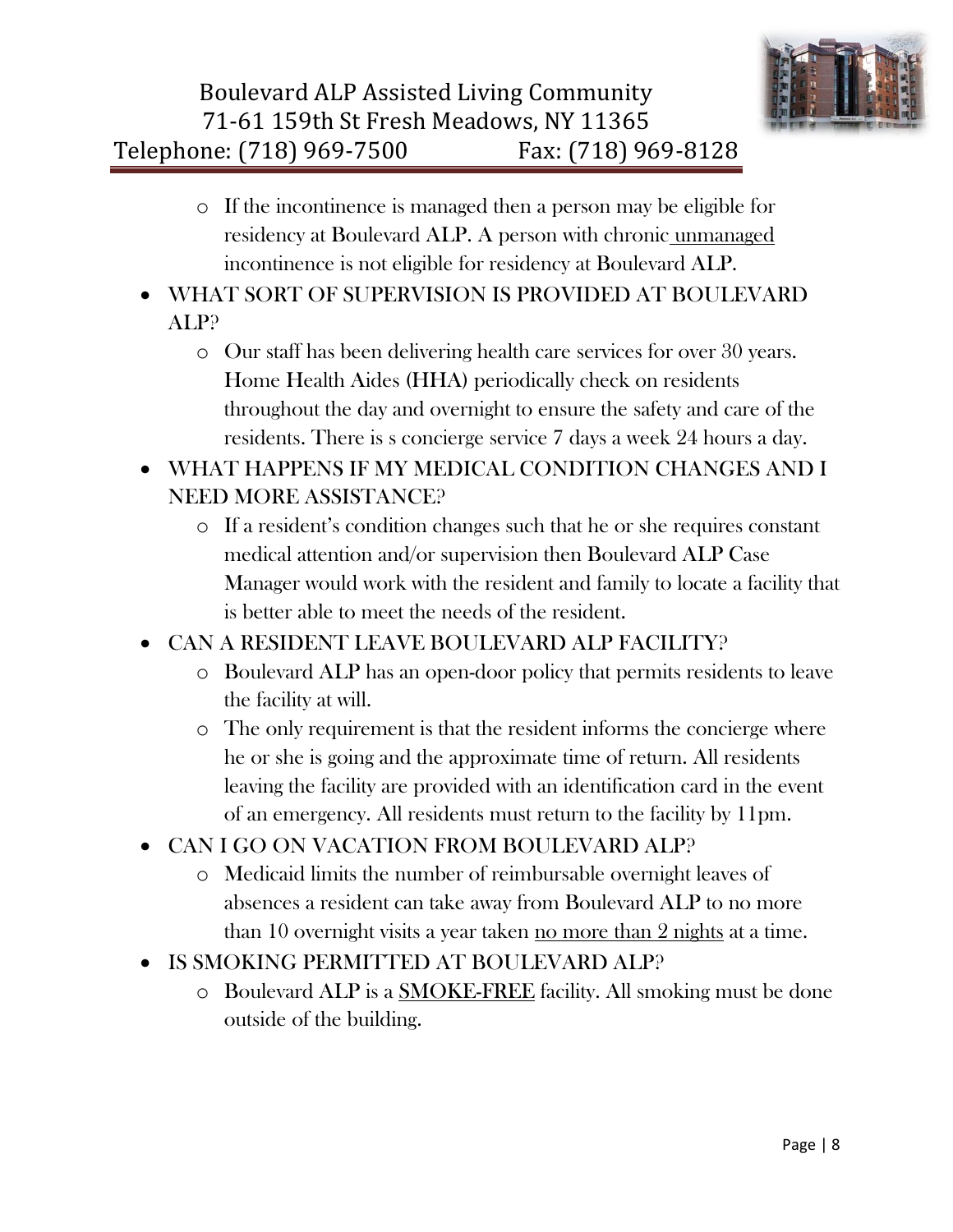

- HOW CAN I AFFORD BOULEVARD ALP?
	- o Funding for the services at Boulevard ALP can be covered by Medicaid. The monthly rent is paid through the residents Social Security, pension, SSI, and other monthly income. If a Medicaid resident does not have the income to afford the current rate then Boulevard ALP will assist the resident in applying for SSI to cover the rent and provide the resident a monthly allowance for personal items.
	- o The following documents must also be submitted with Boulevard ALP application for SSI purposes:
		- Birth Certificate
		- Social Security Card
		- **Current Resources Information**
	- o For those not eligible for Medicaid, we do have a self-payment option. It is \$4800 for a studio apartment, \$5200 for a one bedroom apartment and \$8000 for a two bedroom apartment per month.
- WHAT AMOUNT IS DUE UPON ADMISSION?
	- o An applicant who has Medicaid is responsible for payment until ALP approval.
	- o Self –Pay applicants will need (2) separate checks
		- One month's rent
		- One time Community Fee of \$5000
- WHAT UTILITIES DO I HAVE TO PAY FOR?
	- o All the utilities are included in the rent, except phone.
- I DO NOT CURRENTLY HAVE MEDICAID AND I CANNOT AFFORD THE SELF-PAY RATE. CAN BOULEVARD ALP HELP ME WITH MY MEDICAID APPLICATION?
	- o Boulevard ALP can refer you to an organization that primarily deals with the application process for Medicaid eligibility.
- WHAT HAPPENS IF I HAVE ENOUGH INCOME TO PAY FOR ONLY A FEW MONTHS' RENT?
	- o If a resident does not have documented income to cover a minimum of 6 months' rent then a guarantor will be required.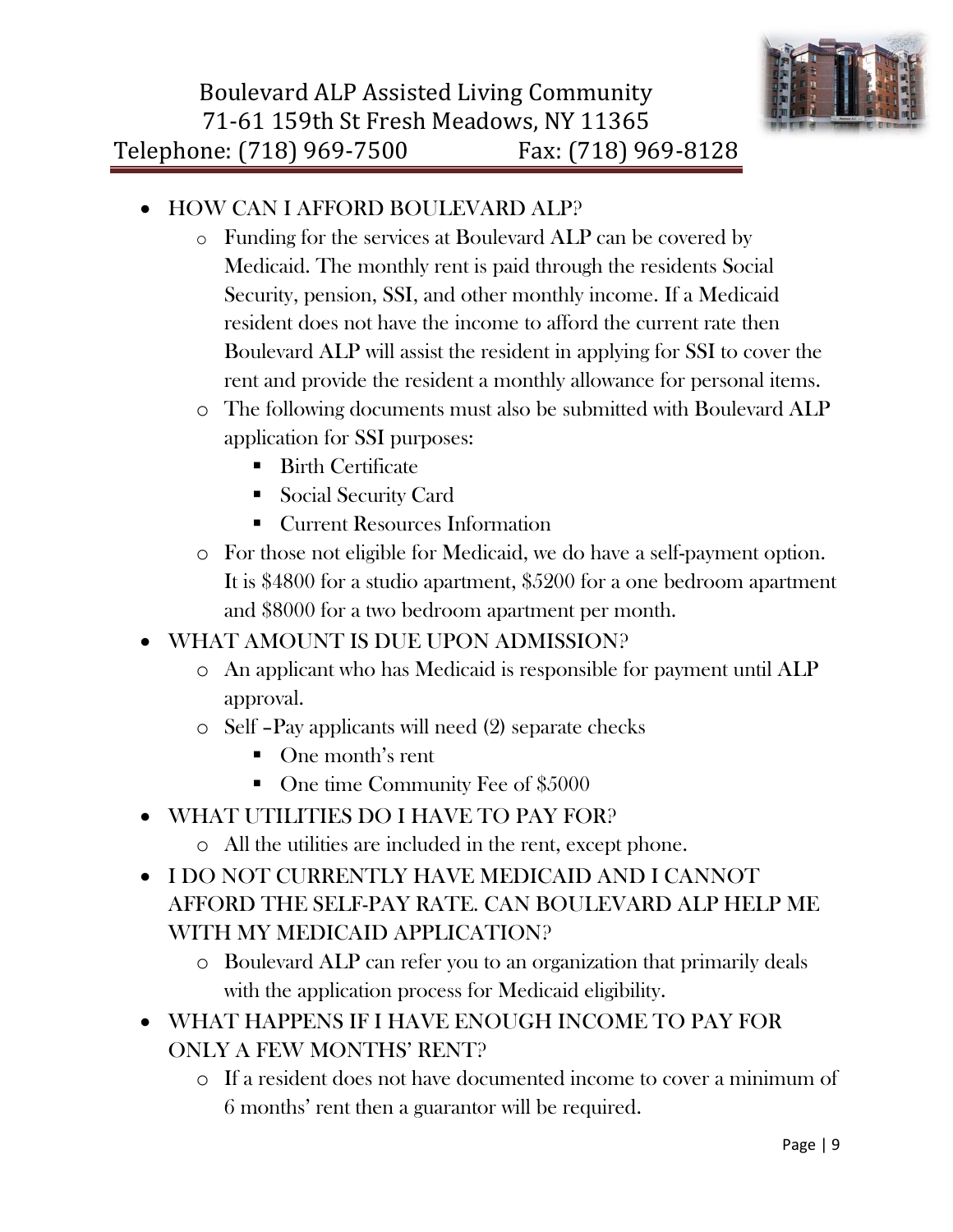- o A guarantor must provide proof that he or she can guarantee the payment. Then he or she will sign the Responsible Party Agreement accepting responsibility for the rent of the apartment.
- I HAVE A SPEND-DOWN AMOUNT FROM MEDICAID. HOW DOES THE IMPACT MY PAYMENT TO BOULEVARD ALP?
	- o Medicaid spend down situations vary between individuals. Please speak with our Business Office Manager to determine what your specific arrangement will mean in regard to your payments to Boulevard ALP
- CAN BOULEVARD ALP HOLD THE APARTMENT UNTIL I CAN MOVE IN?
	- o Once an apartment becomes available the new resident must accept occupancy within one week of notification of its availability unless payments are made.
- CAN BOULEVARD ALP HELP ME WITH THE MEDICATION MANAGEMENT?
	- o Boulevard ALP has a medication supervisor and med techs to assist residents with their medication needs. Upon admission all resident are assessed for their ability to self-medicate.
- CAN BOULEVARD ALP MANAGE MY PRESCRIPTIONS?
	- o Yes, the Medication Director orders all resident medications through a pharmacy that has been contracted by Boulevard ALP.
- DOES BOULEVARD ALP RESIDENCE HAVE A PHYSICIAN ON THE PREMISES?
	- o Yes, Boulevard ALP has a Medical Director on the premises that is affiliated with New York Hospital of Queens. This doctor acts as the Primary Care Physician (PCP) for Boulevard ALP residents and refers to mutually acceptable specialists if needed.
- WHAT MEDICAL INFORMATION IS BOULEVARD ALP REQUIRED TO MAINTAIN?
	- o Boulevard ALP is responsible for keeping a complete medical record for all residents. This means that residents must report all doctor visits and medication changes to Boulevard Staff.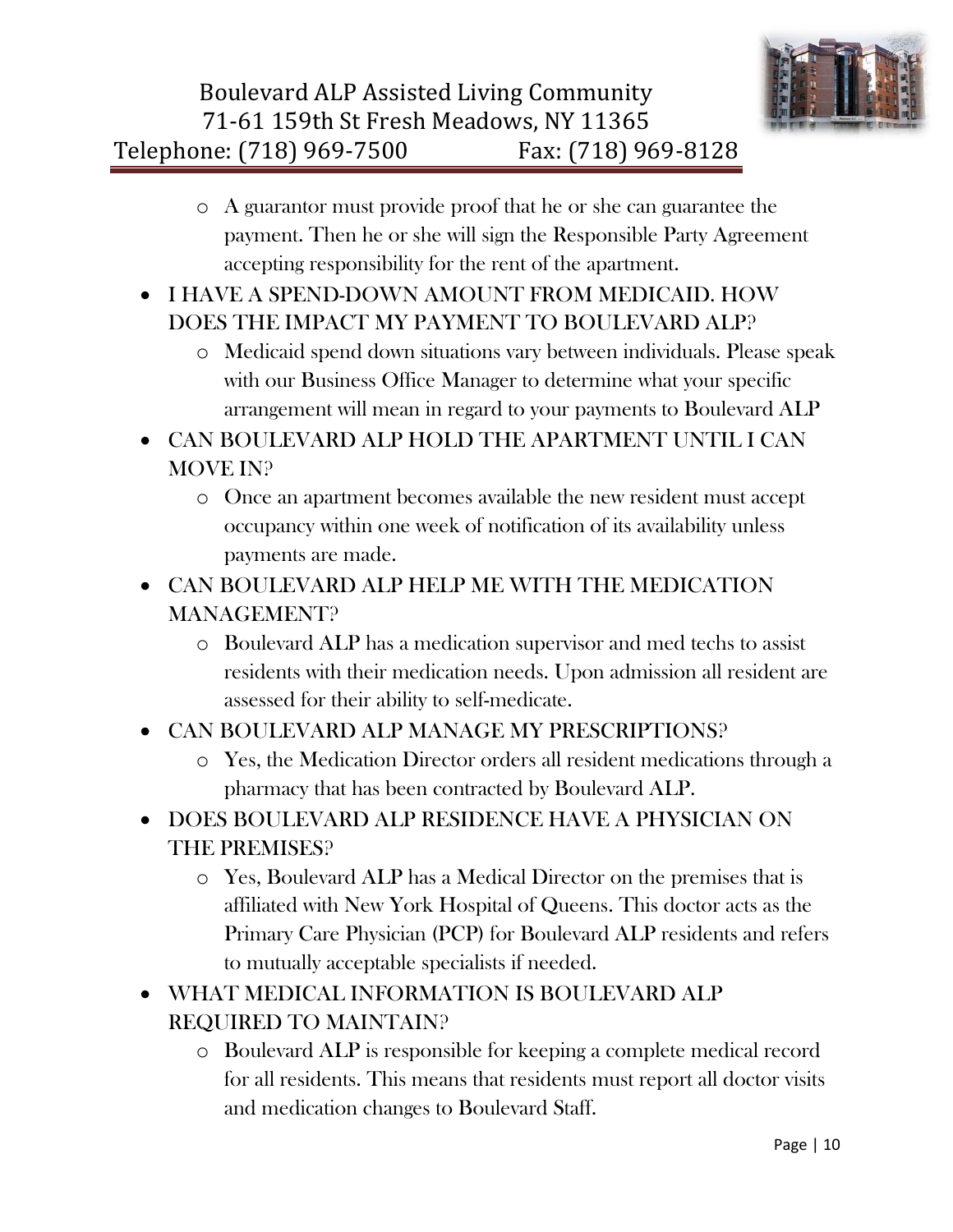

- CAN I KEEP MY MANAGED CARE (i.e. HMO) PLAN IF I COME TO BOULEVARD ALP?
	- o Medicare Parts A, B, and D are sufficient to pay for all medical care and services.
	- o A resident who has a managed care plan under Medicaid must cancel all managed care plans prior to admission.
- DOES BOULEVARD ALP PROVIDE ESCORT SERVICE TO DOCTORS VISITS.
	- o Boulevard ALP can arrange an escort service.
- DOES BOULEVARD ALP HELP WITH MAKING MEDICAL APPOINTMENTS?
	- o Boulevard ALP staff is available to assist residents with managing medical appointments.
- ARE RESIDENTS REQUIRED TO GO TO THE DINING ROOM FOR MEALS?
	- o All Boulevard ALP are required to go to our beautiful Dining Room for 3 delicious and nutritious meals.
	- o This provides an opportunity for the residents to socialize and for staff to monitor nutritional intake.
- CAN I COOK IN MY APARTMENT?
	- o Residents are required to join us in the main dining room for all meals.
	- o Each studio apartment is equipped with a kitchenette that has a microwave, refrigerator, sink and cabinets.

#### **Financial Questionaire**

Please answer all questions and attach the required documents.